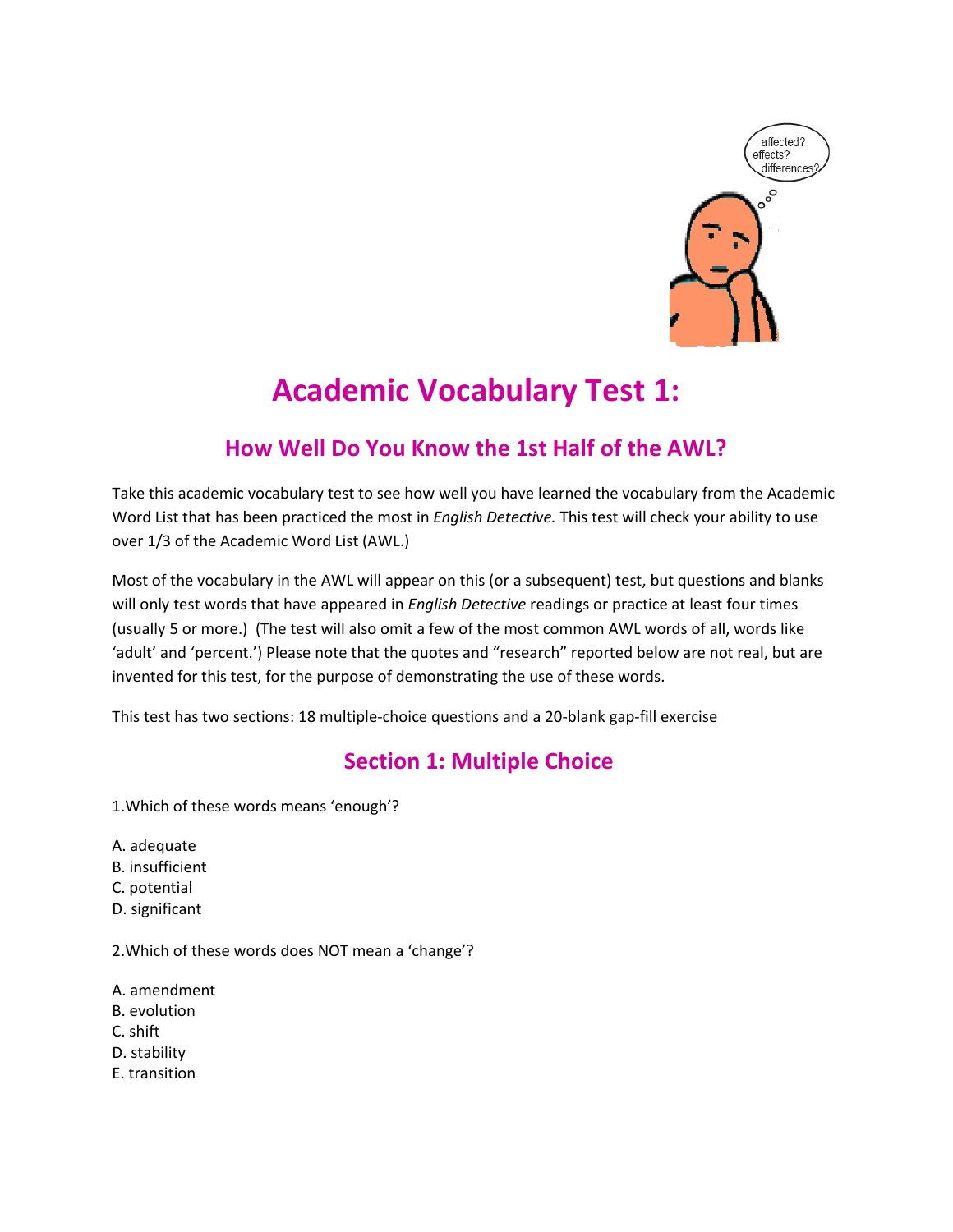3. If someone offers to 'compensate you for your labor,' they mean they will

A. reward you for praising them

- B. grade your work
- C. pay you for your work
- D. make you happy that you studied hard

4. which of these words means 'to get larger'?

- A. maximum
- B. expand
- C. decline
- D. dimension
- E. volume

5. "After consulting the judge about the legal meaning of several terms, the jury returned a verdict of 'not guilty' despite physical evidence that the defendant had been at the victim's home at the time the murder occurred." Which of the following is most likely based on that quotation?

- A. The jury did not believe the defendant was at the location of the crime.
- B. The jury did not believe the defendant met the legal definition of guilt.
- C. The defendant had committed murder.
- D. The defendant had not committed murder.

#### Use the information in the following paragraph to answer questions 6-8.

 "The university administration's commitment to pursue a major construction policy despite the unfavorable economy will affect its ability to meet its other objectives. One consequence is that financial aid will be reduced. Class sizes will also be impacted. This decision demonstrates the importance of considering all the potential implications before implementing a new policy."

6. Which policy did the university choose to emphasize?

- A. financial aid
- B. class size reduction
- C. consideration of an economics major
- D. construction of new buildings

7. Which of these pairs are synonyms (words with very similar meanings)?

- A. affect & impact
- B. reduction & increases
- C. potential & policy
- D. objectives & implications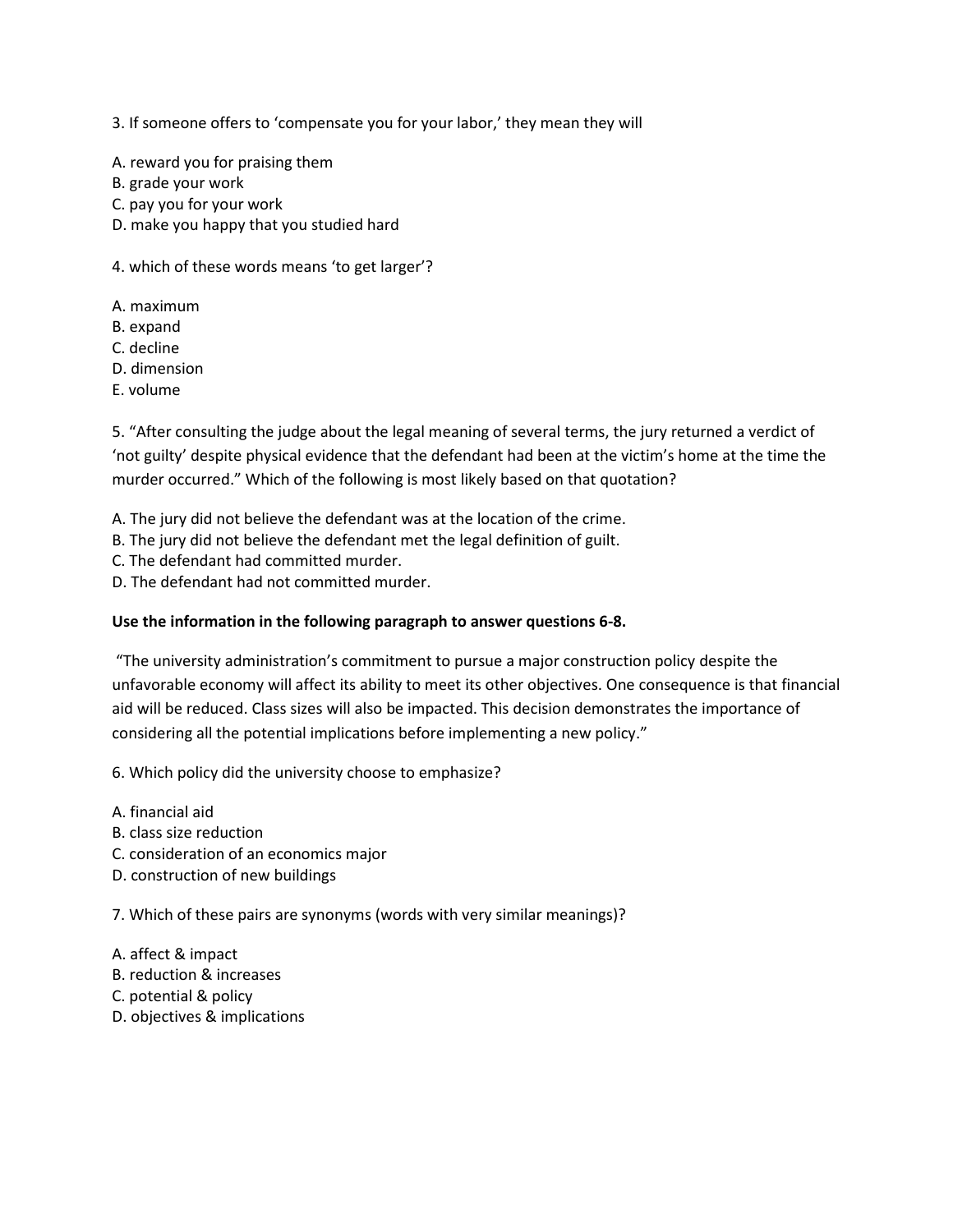8. Here are other possible synonyms of the words in the paragraph. Which pair are NOT synonyms?

A. objectives & goals B. affect & effective C. potential & possible D. pursue & follow

9. Space scientists are developing a formula for another chemical compound that will withstand the stresses of extreme heat, cold, and exposure to the elements. To test their new product, they will assess its performance under extreme conditions: very high pressures, high and low temperatures, and high humidity.

A synonym for assess is

- A. categorize
- B. deduce
- C. evaluate
- D. estimate

10. The criteria for success of the scientists in question 9 is that the compound

- A. will endure environmental stresses
- B. is easy to assess
- C. is high in humidity
- D. is an element

11. At a scientific conference, several researchers presented updates on the status of their projects. One group of scientists exhibited a model of the interactions between various gas molecules at different temperatures. They explained the logic behind their revised concept of temperature effects on molecule movement, and how they had had to alter their assumptions as they collected more data using extremely precise new technical procedures.

Choose the answer best supported by the paragraph above.

New data caused the scientists to:

- A. change their understanding of how temperature affects molecules.
- B. decide they needed more accurate measurements.
- C. design new experiments using gas molecules.
- D. update their status report more frequently.

12. Several other researchers interpreted their results using a complex equation that showed the differences in the output as they substituted one variable for another. They demonstrated a way to confirm the validity of their data and its accuracy to 99.98%.

The equation showed changes in output as researchers changed the variables used.

A. True B. False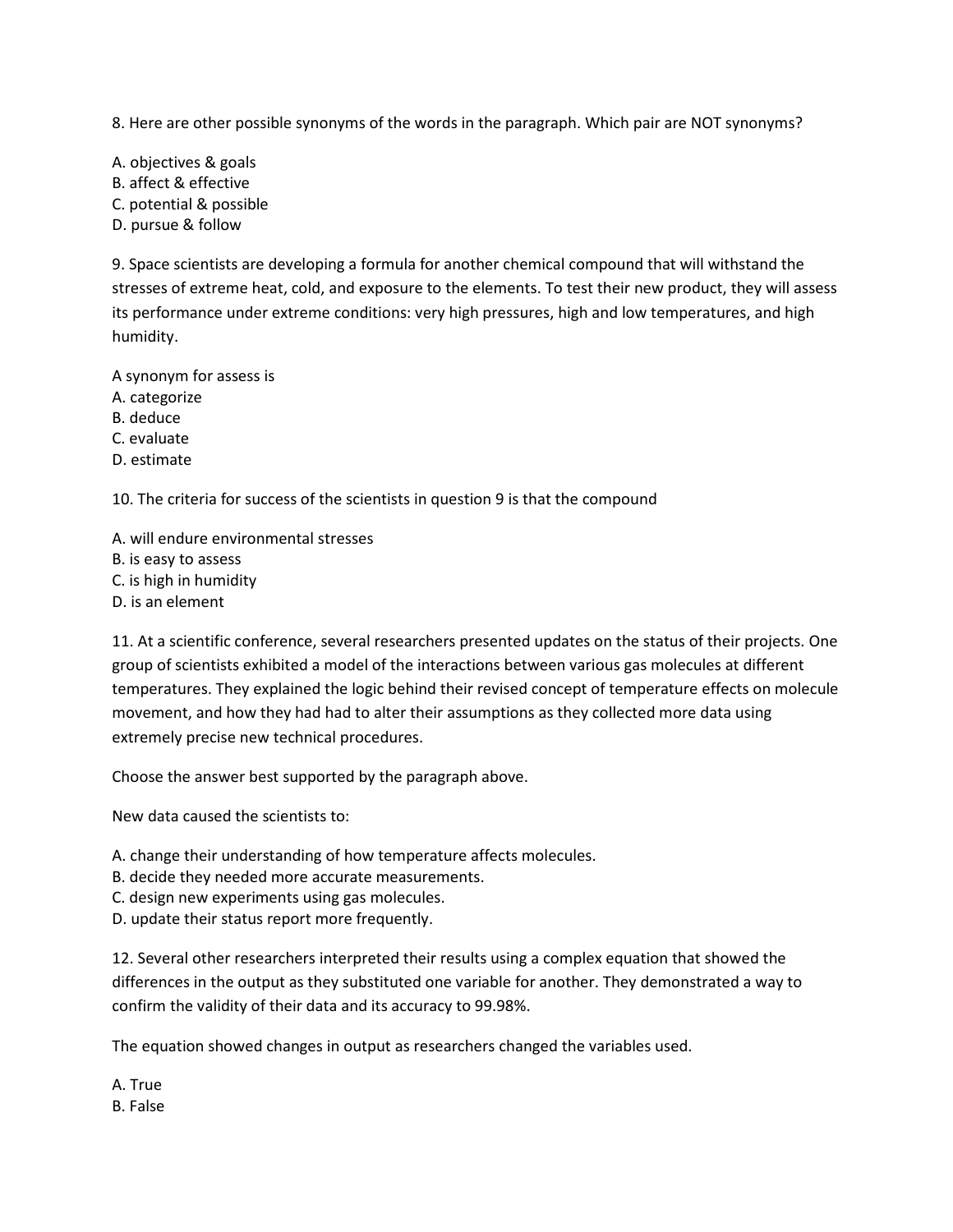13. Another group at the conference summarized their experience in submitting a grant proposal to a major foundation. They explained why the foundation had rejected their proposal the first time and accepted a revised version. They contrasted the details that differed in each version. The conclusions that emerged from their presentation, and the distinctions between the two apparently similar proposals, will be valuable to other scientists seeking to obtain funding from similar institutions.

According to the scientists' report at the conference, how did the foundation treat the two grant proposals?

- A. It agreed to fund the first but not the second.
- B. It agreed to fund the second but not the first.
- C. The foundation said it is interested in similar proposals.
- D. The foundation had not yet considered either proposal.

14. Which of these statements gives the approximate sequence of events for these grant writers?

A. They wrote an initial grant proposal and submitted it to the foundation for review. Then they changed several components in the grant proposal and submitted it again. The foundation rejected their proposal. After the scientists presented their findings at the conference, the foundation reconsidered and consented to fund their project.

B. They wrote an initial grant proposal and submitted it to the foundation for review. The foundation accepted that proposal, but asked for a few changes. Then it consented to fund their project. The scientists explained their grant experience to the conference.

C. They wrote an initial grant proposal and explained it to the conference. Then they submitted it to the foundation for review. The foundation rejected that proposal but accepted a revised proposal.

D. They wrote an initial grant proposal and submitted it to the foundation for review. The foundation rejected it. They changed several components in the grant proposal and submitted it again. The foundation accepted that proposal and consented to fund their project. The scientists explained their grant experience to the conference.

15. A large retail company's annual corporate report discussed both exports and the domestic financial cycle. It indicated that consumer attitudes toward credit have changed considerably in the previous two three-month periods. An internal memo commented on several items the public report excluded. It concluded that the biggest challenge facing their business was finding a better way to market benefits of long-term service contracts.

The internal memo suggested that the best response to changes in consumer attitudes would be to

- A. change the products they sell so consumers can afford them without using credit.
- B. change their marketing approach to emphasize the value of service contracts.
- C. get long-term contracts with export marketing firms.
- D. find new ways to benefit from changes in consumer attitudes.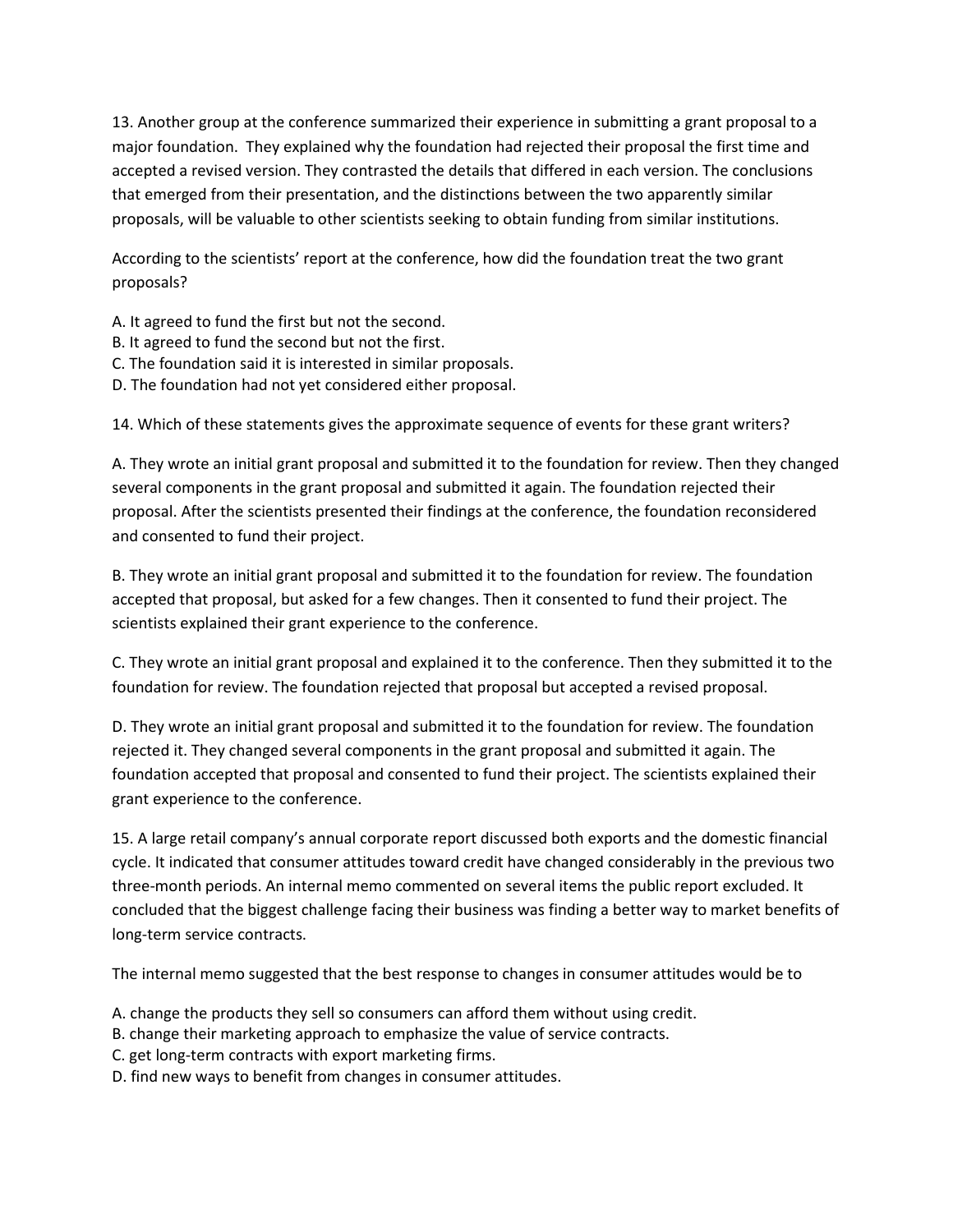16. The company's recent acquisition of a chain of discount clothing stores is another instance of corporate expansion. To put this in context, the chain will nearly double the number of stores they own in the Midwest.

Their overall approach to sales relies on buyer psychology. Their marketing research has shown that buyers want more options for personalization. It shows, furthermore, that restricting access to products may make them more desirable. (It makes buyers feel special to be part of an exclusive group that is not open to everyone.)

Restricting access to products means that:

- A. it is easy for buyers to access products
- B. exclusive groups have unlimited access to products
- C. there are limits to who can get some products
- D. some buyers are restricted in the amount of money they can spend

17. In a parallel development, marketing researchers have been analyzing consumer perceptions toward a range of new jewelry styles. They tested whether external factors like presentation and the number of options affect buying choices more than the colors, materials, size, and proportions of the jewelry itself.

'External factors' above refer to:

- A. the way the jewelry is presented rather than the nature of the jewelry
- B. the size and proportions of the jewelry
- C. options like the color and metal of which the jewelry is made
- D. the outside surface of the jewelry: is it rough or shiny, bright or dull, etc.

18. "From a long-term, overall perspective, the  $(1)$  \_\_\_\_\_\_\_\_\_\_\_\_\_\_ aspects of childcare to emphasize for new parents are love, discipline, and consistency. These (2) These may seem obvious, even oldfashioned, but they are still as relevant and important as ever."

The blanks in the sentences above can be filled by the words 'principle(s)' and/or 'principal.' Which of these options uses both words correctly?

- A. 1. principle; 2. principals
- B. 1. principal; 2. principles
- C. 1. principle; 2. principles
- D. 1. principal; 2. principals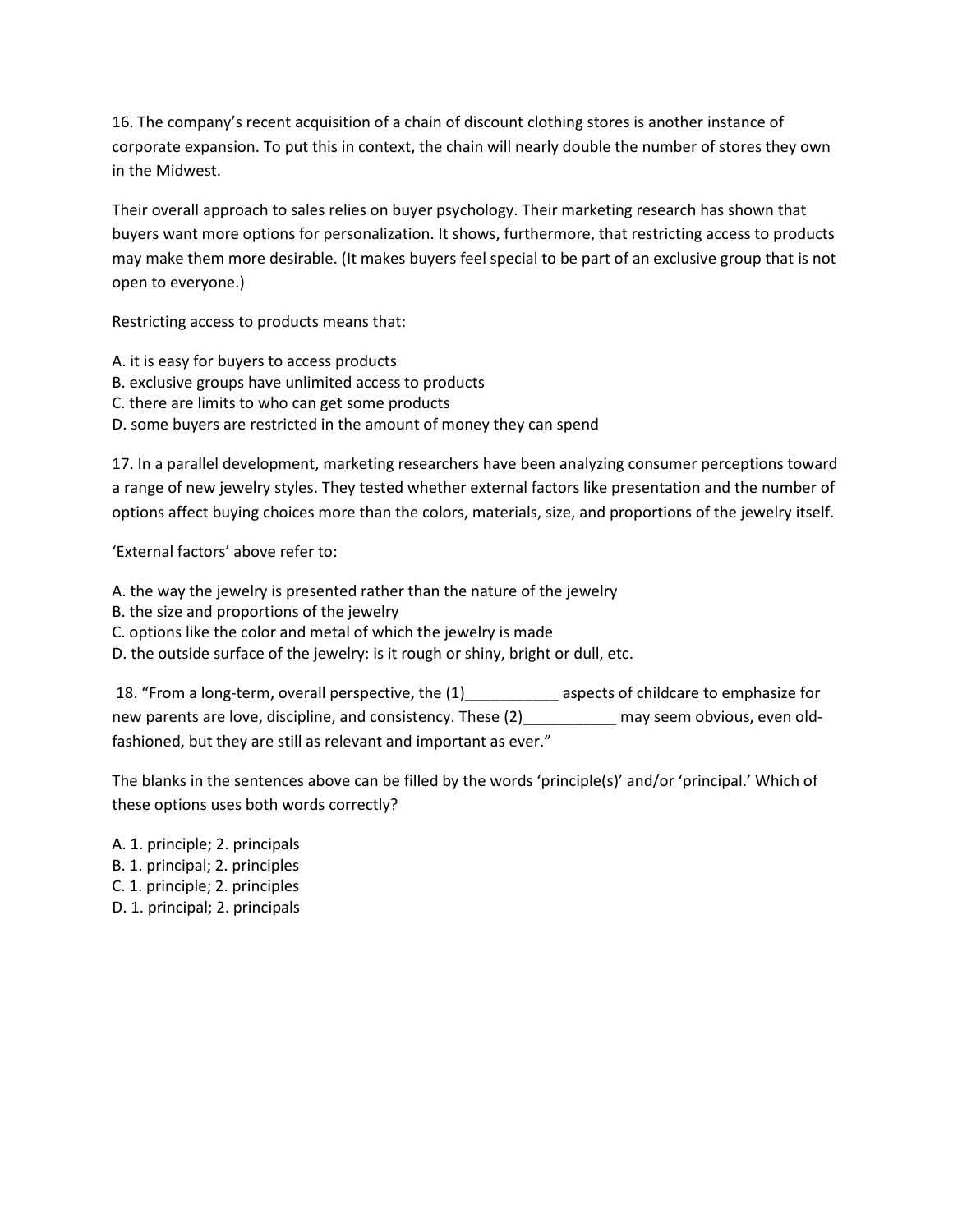# Section 2: Gap-fill

This imaginary news article uses a large number of words from the AWL. Fill in the gaps (blanks) from this list:

access, analyzed, appropriate, concentrated, conducted, constitution, features, foundation, imaginary, journalists, maintenance, minority, monitor, philosophies, section, sectors, selected, summarized, symbol, version

### Students Organize a Hypothetical State

The students in Mr. Duncan's Civics classes at Central State High School have organized a government for the \_\_\_\_\_\_\_\_\_ new state of East California. Mr. Duncan began by giving his students an orientation lecture on traditional **come of authority and the practical outcomes of those theories.** 

The student participants \_\_\_\_\_\_\_\_\_\_\_\_\_\_ a survey of the potential citizens (other students at the school) to learn the \_\_\_\_\_\_\_\_\_\_ they wanted most for their new state. They \_\_\_\_\_\_\_\_\_\_ the statistics they collected and \_\_\_\_\_\_\_\_\_\_\_ them in their first report.

Then they drafted a \_\_\_\_\_\_\_\_\_\_\_ to provide a framework for future legislation. Each of Mr. Duncan's classes was responsible for a different entity classes was responsible for a different entity. They entitled the students with the largest vocabularies to write the preamble (introduction) for it. That may have been a mistake.

Their initial \_\_\_\_\_\_\_\_ began "Whereas the people of East California sought a revision in governance, this document will establish parameters for a stable \_\_\_\_\_\_\_\_\_for the creation of a fundamentally more beneficial state." (After reading it, Mr. Duncan asked the school's English teachers to help his students find clearer, more \_\_\_\_\_\_\_\_\_\_\_\_language for a 21<sup>st</sup> century constitution.)

Once the constitution was finished, one class coordinated economic planning. They on strategies to facilitate growth. Another factor they considered was the \_\_\_\_\_\_\_\_\_\_\_ of balance between the public and private \_\_\_\_\_\_\_\_, ensuring that the government would not dominate the state's economy.

Another class discussed mechanisms for public \_\_\_\_\_\_\_\_\_ to government officials. They generated ideas for handling complaints and suggestions of ways to increase public welfare.

Two of his top students acted as investigative\_\_\_\_\_\_\_\_\_\_, raising questions to determine if the new government would function as the students intended. They asked what regulations would protect \_\_\_\_\_\_\_\_\_ rights. How would their new government handle conflict between ethnic groups or political factions? How would they \_\_\_\_\_\_\_\_\_\_ security issues?

The best artist in Mr. Duncan's classes contributed an illustration of a condor flying overhead as a of their new state.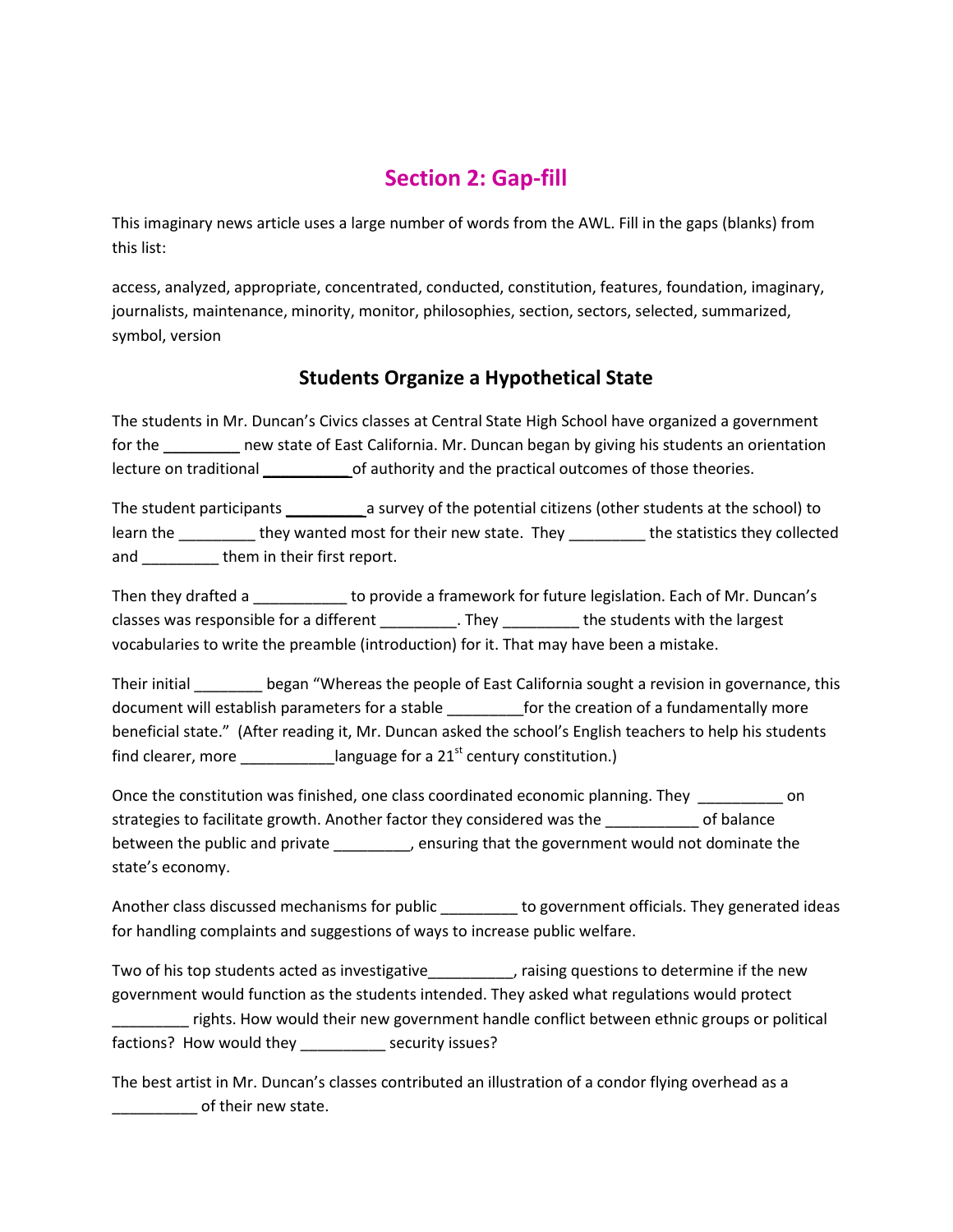# Answers

### Section 1: Multiple Choice

1.Which of these words means 'enough'?

A. adequate

2.Which of these words does NOT mean a 'change'?

D. stability

3. If someone offers to 'compensate you for your labor,' they mean they will

C. pay you for your work

4. which of these words means 'to get larger'?

B. expand

5. "After consulting the judge about the legal meaning of several terms, the jury returned a verdict of 'not guilty' despite physical evidence that the defendant had been at the victim's home at the time the murder occurred." Which of the following is most likely based on that quotation?

B. The jury did not believe the defendant met the legal definition of guilt.

#### Use the information in the following paragraph to answer questions 6-8.

 "The university administration's commitment to pursue a major construction policy despite the unfavorable economy will affect its ability to meet its other objectives. One consequence is that financial aid will be reduced. Class sizes will also be impacted. This decision demonstrates the importance of considering all the potential implications before implementing a new policy."

6. Which policy did the university choose to emphasize?

- D. construction of new buildings
- 7. Which of these pairs are synonyms (words with very similar meanings)?
- A. affect & impact
- 8. Here are other possible synonyms of the words in the paragraph. Which pair are NOT synonyms?

B. affect & effective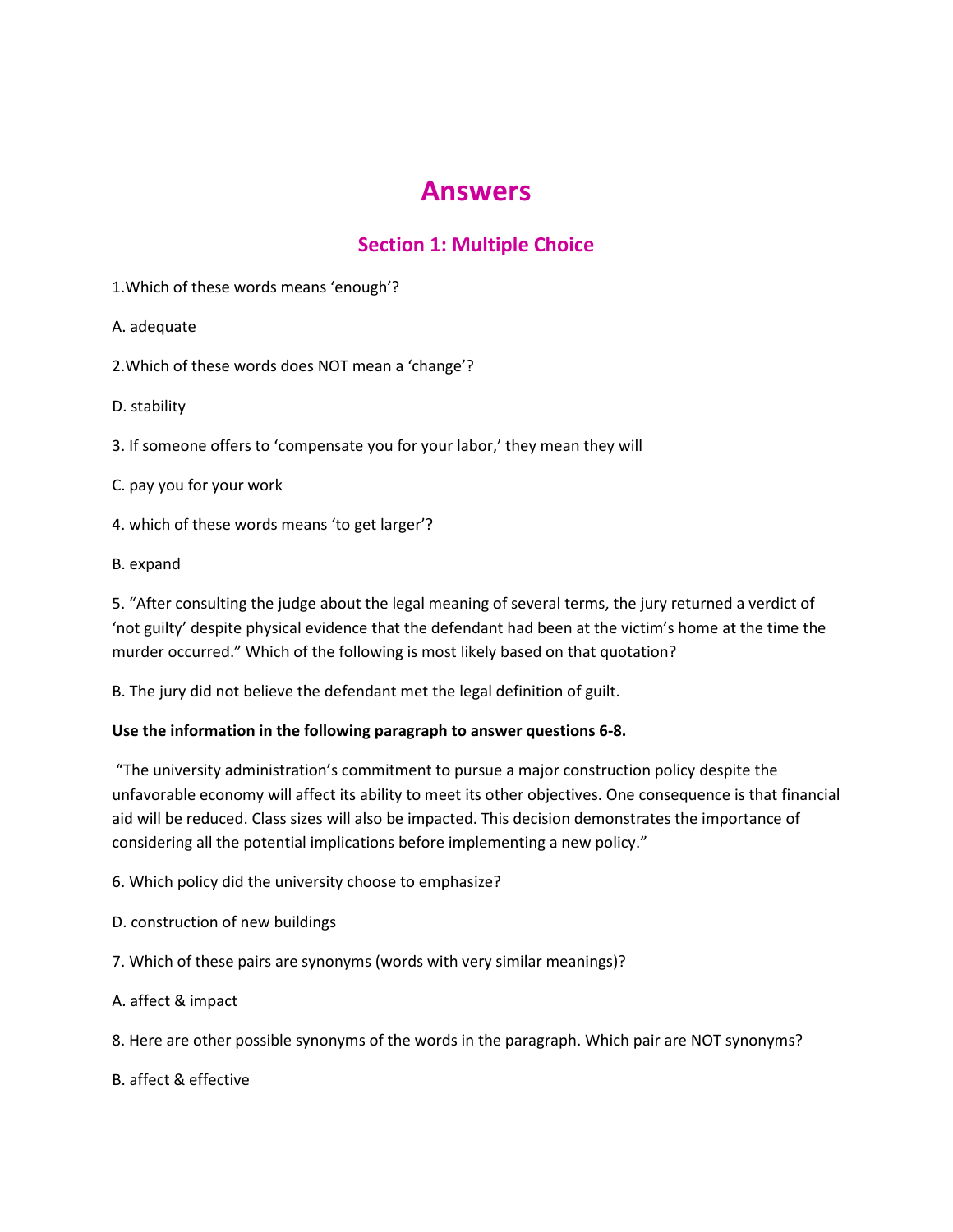9. Space scientists are developing a formula for another chemical compound that will withstand the stresses of extreme heat, cold, and exposure to the elements. To test their new product, they will assess its performance under extreme conditions: very high pressures, high and low temperatures, and high humidity.

A synonym for assess is

C. evaluate

10. The criteria for success of the scientists in question 9 is that the compound

A. will endure environmental stresses

11. At a scientific conference, several researchers presented updates on the status of their projects. One group of scientists exhibited a model of the interactions between various gas molecules at different temperatures. They explained the logic behind their revised concept of temperature effects on molecule movement, and how they had had to alter their assumptions as they collected more data using extremely precise new technical procedures.

Choose the answer best supported by the paragraph above.

New data caused the scientists to:

A. change their understanding of how temperature affects molecules.

12. Several other researchers interpreted their results using a complex equation that showed the differences in the output as they substituted one variable for another. They demonstrated a way to confirm the validity of their data and its accuracy to 99.98%.

The equation showed changes in output as researchers changed the variables used.

A. True

13. Another group at the conference summarized their experience in submitting a grant proposal to a major foundation. They explained why the foundation had rejected their proposal the first time and accepted a revised version. They contrasted the details that differed in each version. The conclusions that emerged from their presentation, and the distinctions between the two apparently similar proposals, will be valuable to other scientists seeking to obtain funding from similar institutions.

According to the scientists' report at the conference, how did the foundation treat the two grant proposals?

B. It agreed to fund the second but not the first.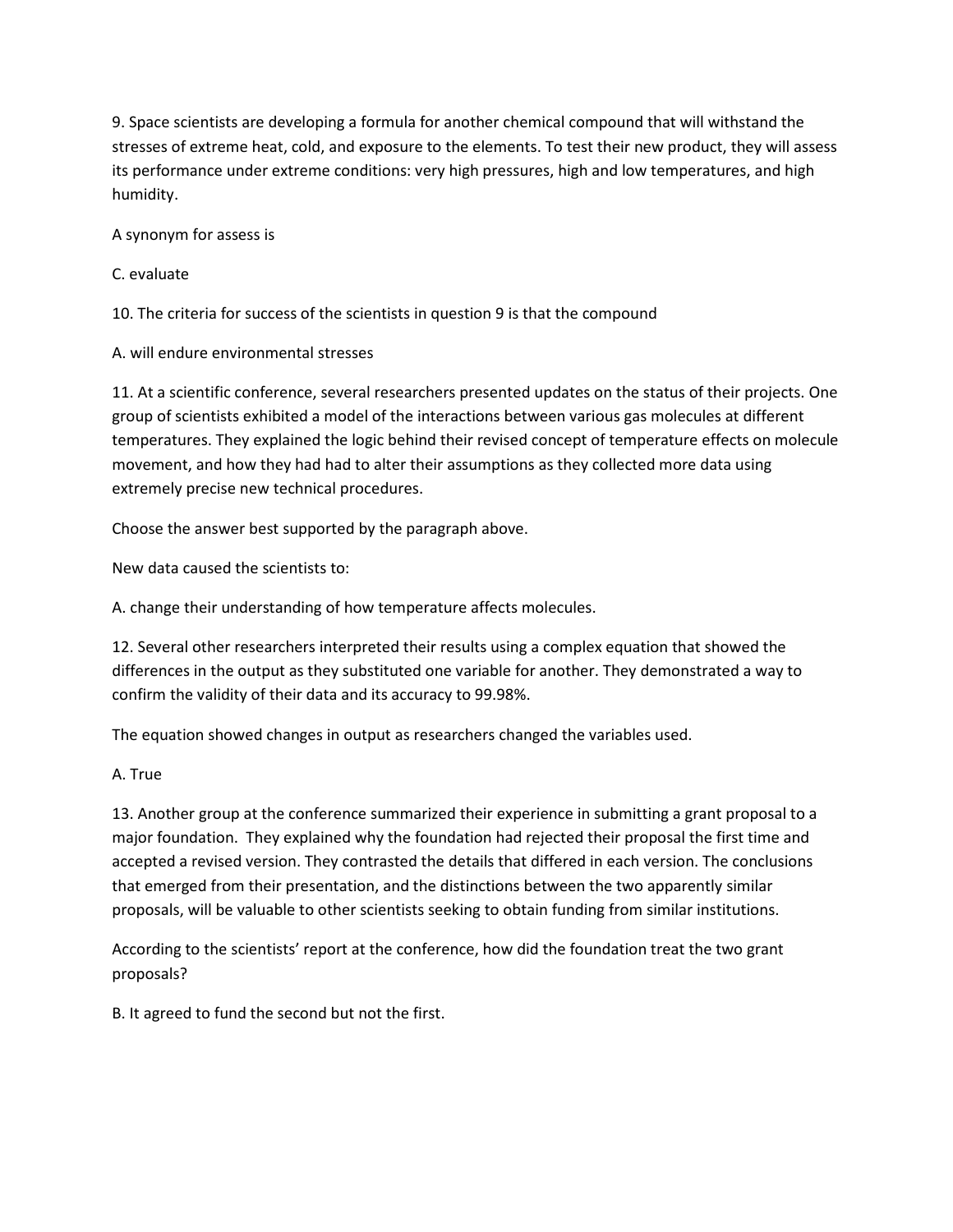14. Which of these statements gives the approximate sequence of events for these grant writers?

D. They wrote an initial grant proposal and submitted it to the foundation for review. The foundation rejected it. They changed several components in the grant proposal and submitted it again. The foundation accepted that proposal and consented to fund their project. The scientists explained their grant experience to the conference.

15. A large retail company's annual corporate report discussed both exports and the domestic financial cycle. It indicated that consumer attitudes toward credit have changed considerably in the previous two three-month periods. An internal memo commented on several items the public report excluded. It concluded that the biggest challenge facing their business was finding a better way to market benefits of long-term service contracts.

The internal memo suggested that the best response to changes in consumer attitudes would be to

B. change their marketing approach to emphasize the value of service contracts.

16. The company's recent acquisition of a chain of discount clothing stores is another instance of corporate expansion. To put this in context, the chain will nearly double the number of stores they own in the Midwest.

Their overall approach to sales relies on buyer psychology. Their marketing research has shown that buyers want more options for personalization. It shows, furthermore, that restricting access to products may make them more desirable. (It makes buyers feel special to be part of an exclusive group that is not open to everyone.)

Restricting access to products means that:

C. there are limits to who can get some products

17. In a parallel development, marketing researchers have been analyzing consumer perceptions toward a range of new jewelry styles. They tested whether external factors like presentation and the number of options affect buying choices more than the colors, materials, size, and proportions of the jewelry itself.

'External factors' above refer to:

A. the way the jewelry is presented rather than the nature of the jewelry

18. "From a long-term, overall perspective, the (1) \_\_\_\_\_\_\_\_\_\_\_\_ aspects of childcare to emphasize for new parents are love, discipline, and consistency. These  $(2)$  \_\_\_\_\_\_\_\_\_\_\_\_ may seem obvious, even oldfashioned, but they are still as relevant and important as ever."

The blanks in the sentences above can be filled by the words 'principle(s)' and/or 'principal.' Which of these options uses both words correctly?

B. 1. principal; 2. principles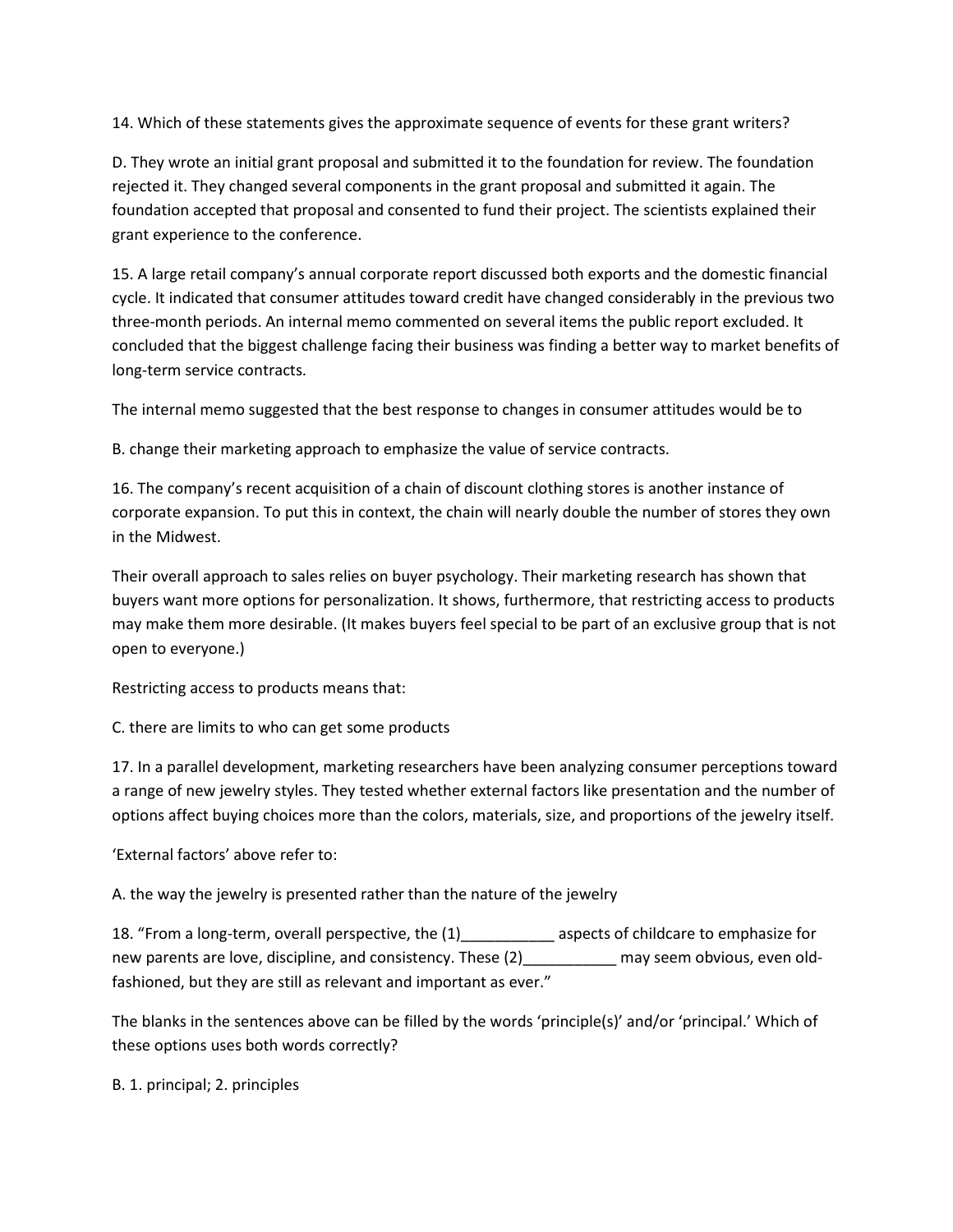#### Section 2: Gap-fill

This imaginary news article uses a large number of words from the AWL. Fill in the gaps (blanks) from this list:

access, analyzed, appropriate, concentrated, conducted, constitution, features, foundation, imaginary, journalists, maintenance, minority, monitor, philosophies, section, sectors, selected, summarized, symbol, version

#### Students Organize a Hypothetical State

The students in Mr. Duncan's Civics classes at Central State High School have organized a government for the *imaginary* new state of East California. Mr. Duncan began by giving his students an orientation lecture on traditional philosophies of authority and the practical outcomes of those theories.

The student participants conducted a survey of the potential citizens (other students at the school) to learn the **features** they wanted most for their new state. They analyzed the statistics they collected and summarized them in their first report.

Then they drafted a constitution to provide a framework for future legislation. Each of Mr. Duncan's classes was responsible for a different section. They selected the students with the largest vocabularies to write the preamble (introduction) for it. That may have been a mistake.

Their initial version began "Whereas the people of East California sought a revision in governance, this document will establish parameters for a stable foundation for the creation of a fundamentally more beneficial state." (After reading it, Mr. Duncan asked the school's English teachers to help his students find clearer, more appropriate language for a  $21<sup>st</sup>$  century constitution.)

Once the constitution was finished, one class coordinated economic planning. They concentrated on strategies to facilitate growth. Another factor they considered was the maintenance of balance between the public and private sectors, ensuring that the government would not dominate the state's economy.

Another class discussed mechanisms for public access to government officials. They generated ideas for handling complaints and suggestions of ways to increase public welfare.

Two of his top students acted as investigative journalists, raising questions to determine if the new government would function as the students intended. They asked what regulations would protect minority rights. How would their new government handle conflict between ethnic groups or political factions? How would they monitor security issues?

The best artist in Mr. Duncan's classes contributed an illustration of a condor flying overhead as a symbol of their new state.